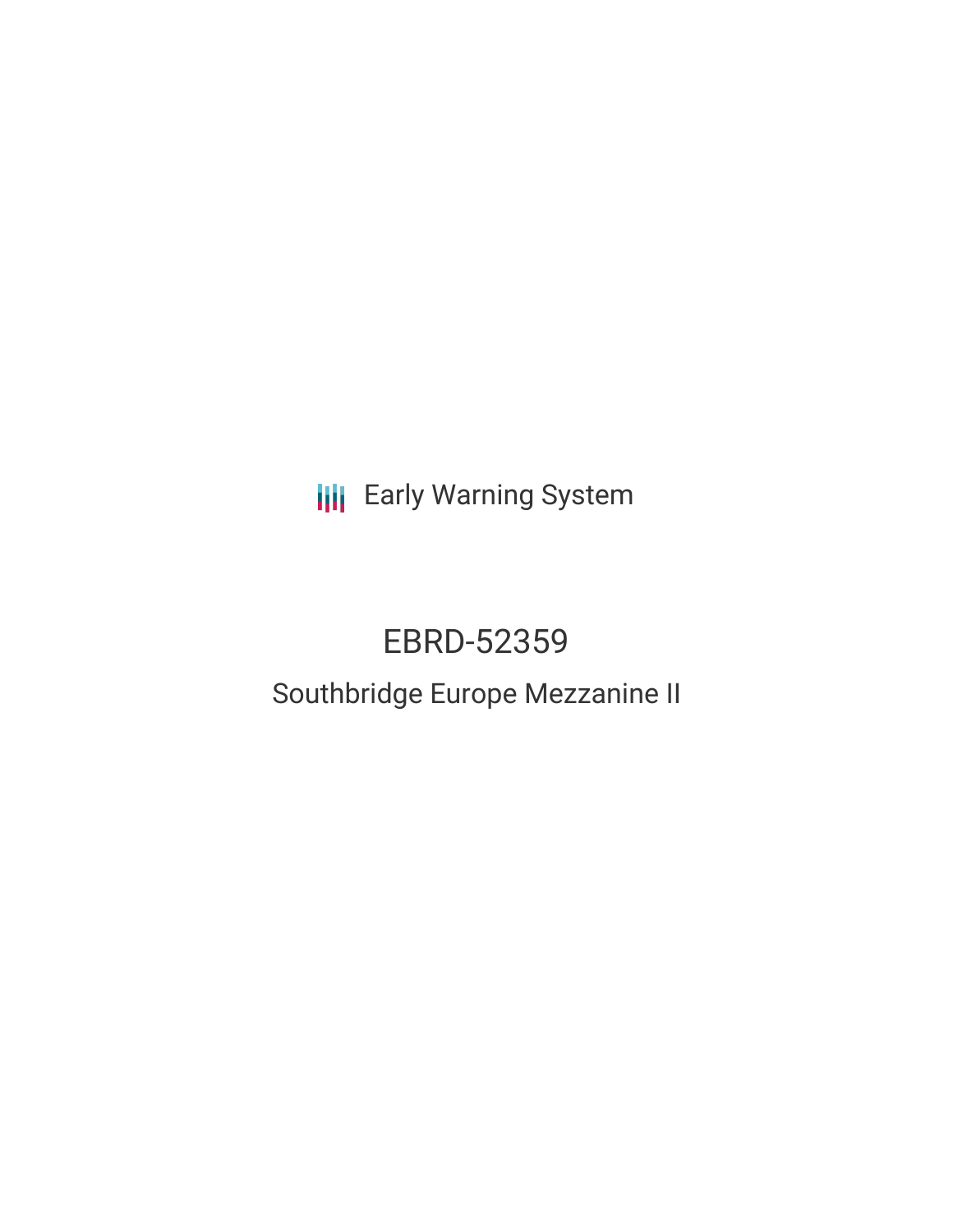

### **Quick Facts**

| <b>Countries</b>               | Greece                                                  |
|--------------------------------|---------------------------------------------------------|
| <b>Financial Institutions</b>  | European Bank for Reconstruction and Development (EBRD) |
| <b>Status</b>                  | Proposed                                                |
| <b>Bank Risk Rating</b>        | FI                                                      |
| <b>Voting Date</b>             | 2021-03-10                                              |
| <b>Borrower</b>                | SOUTHBRIDGE EUROPE MEZZANINE II SCA SICR                |
| <b>Sectors</b>                 | Finance                                                 |
| <b>Investment Type(s)</b>      | Equity                                                  |
| <b>Investment Amount (USD)</b> | $$35.77$ million                                        |
| <b>Project Cost (USD)</b>      | \$178.87 million                                        |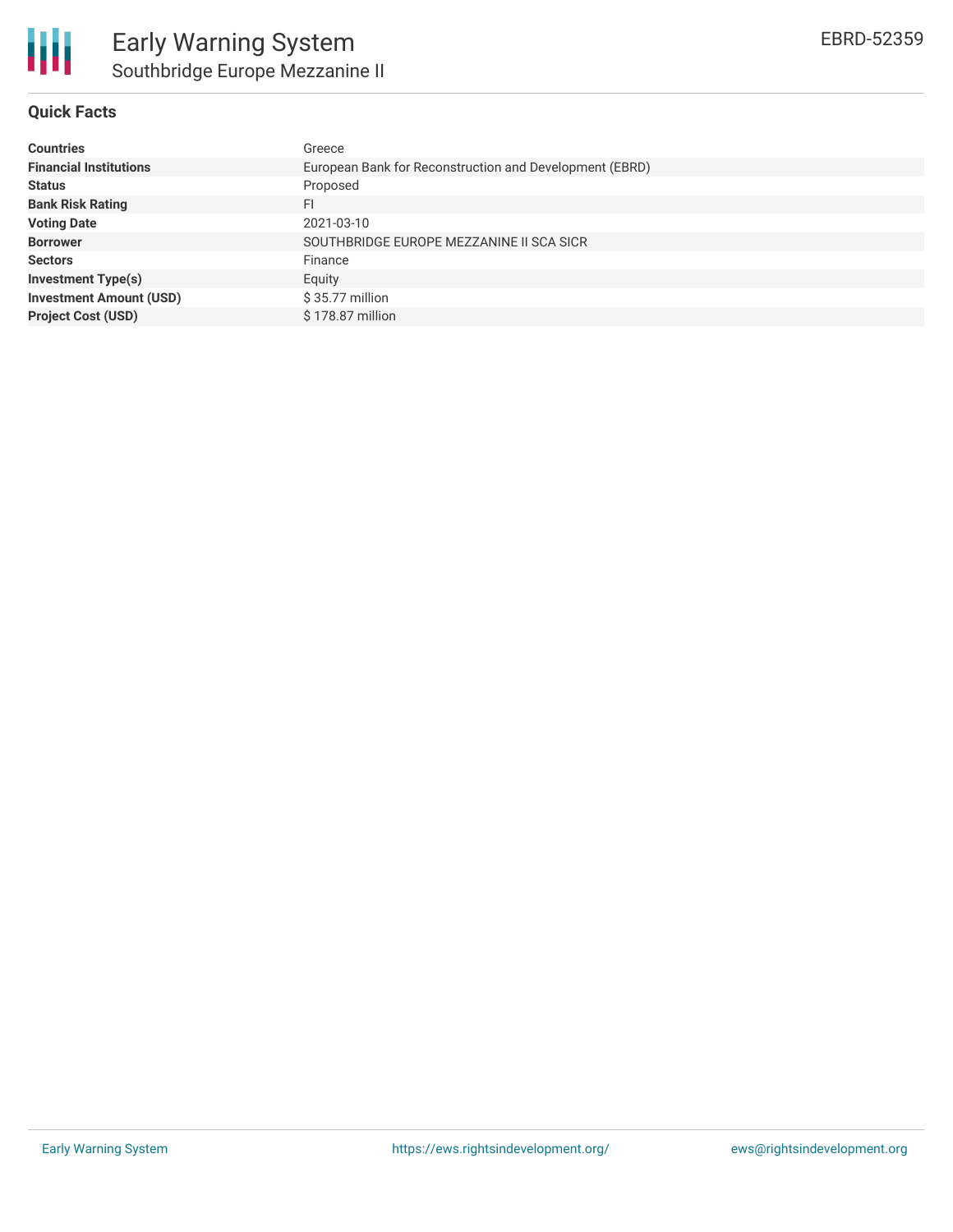

## **Project Description**

This project by SouthBridge Europe Mezzanine II S.C.A. SICAR will make mezzanine and equity-related investments in small and medium-sized enterprises and lower mid-cap companies in Greece with the objective of achieving long-term capital growth.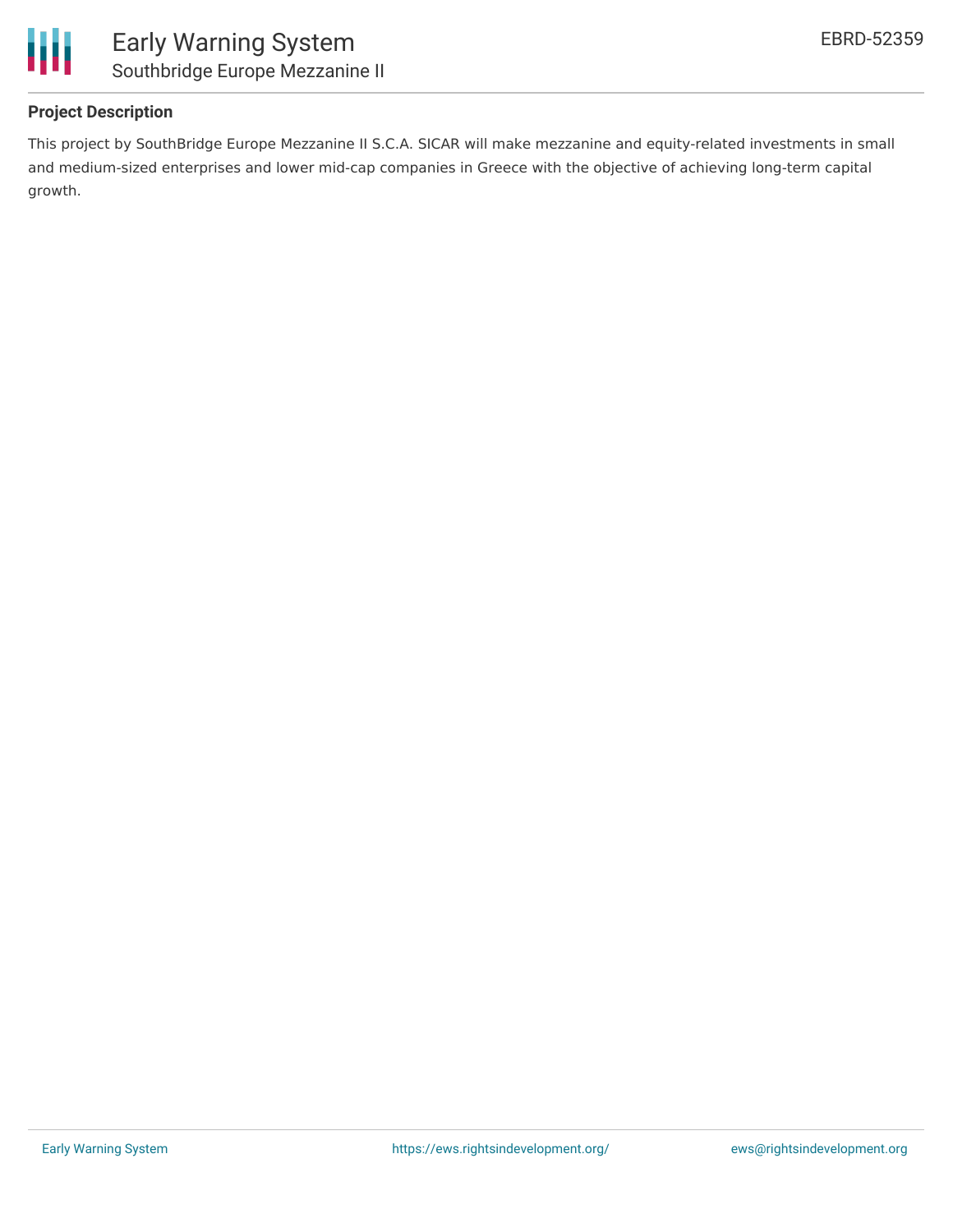

#### **Investment Description**

European Bank for Reconstruction and Development (EBRD)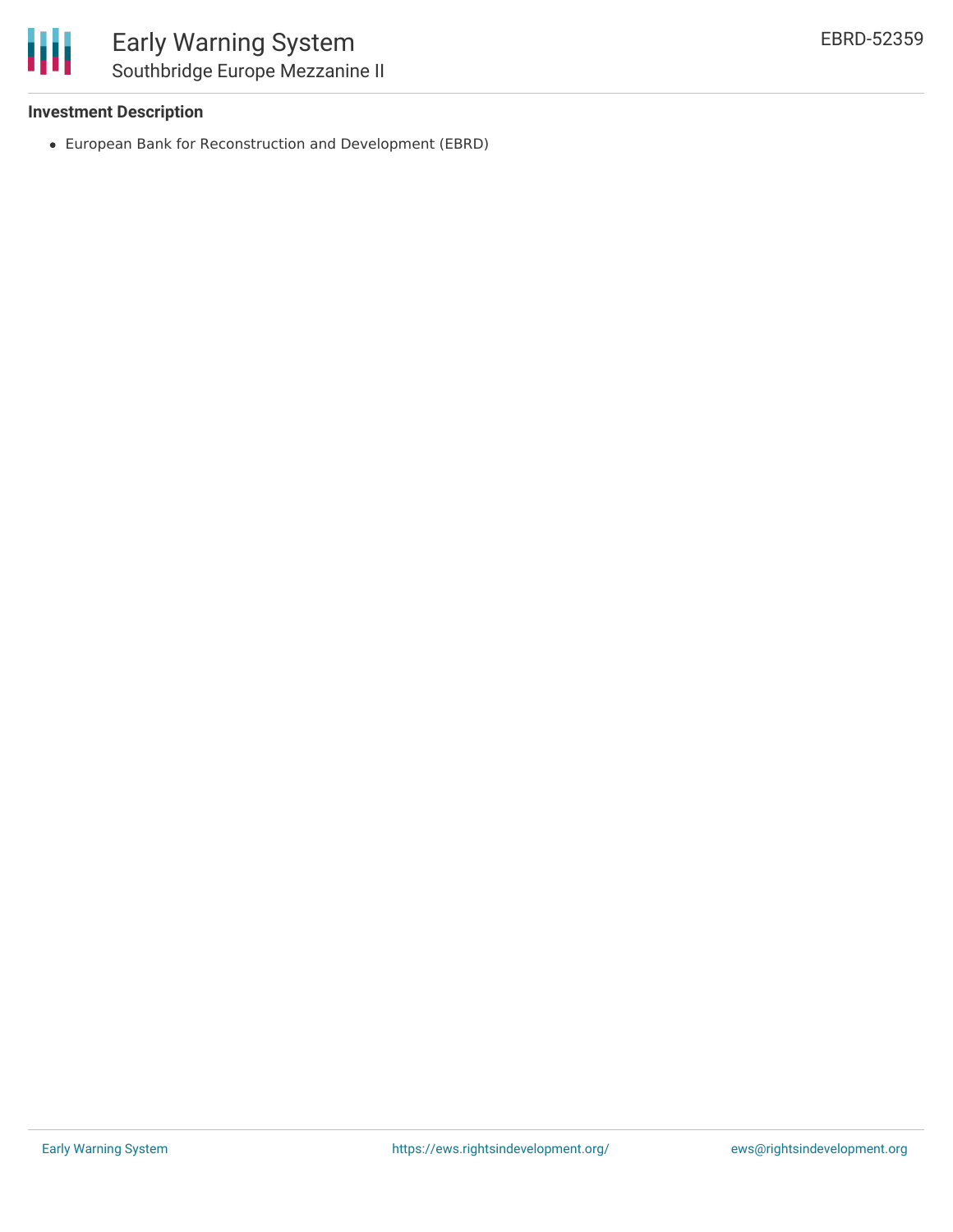

#### **Contact Information**

Evi Andrianou eandrianou@southbridgemanagers.com +30 6932 315013

#### ACCESS TO INFORMATION

You can request information by emailing: accessinfo@ebrd.com or by using this electronic form: https://www.ebrd.com/eform/information-request

#### ACCOUNTABILITY MECHANISM OF EBRD

The Project Complaint Mechanism (PCM) is the independent complaint mechanism and fact-finding body for people who have been or are likely to be adversely affected by an European Bank for Reconstruction and Development (EBRD)-financed project. If you submit a complaint to the PCM, it may assess compliance with EBRD's own policies and procedures to prevent harm to the environment or communities or it may assist you in resolving the problem that led to the complaint through a dialogue with those implementing the project. Additionally, the PCM has the authority to recommend a project be suspended in the event that harm is imminent.

You can contact the PCM at: pcm@ebrd.com or you can submit a complaint online using an online form at: http://www.ebrd.com/eform/pcm/complaint\_form?language=en

You can learn more about the PCM and how to file a complaint at: http://www.ebrd.com/work-with-us/project-finance/projectcomplaint-mechanism.html